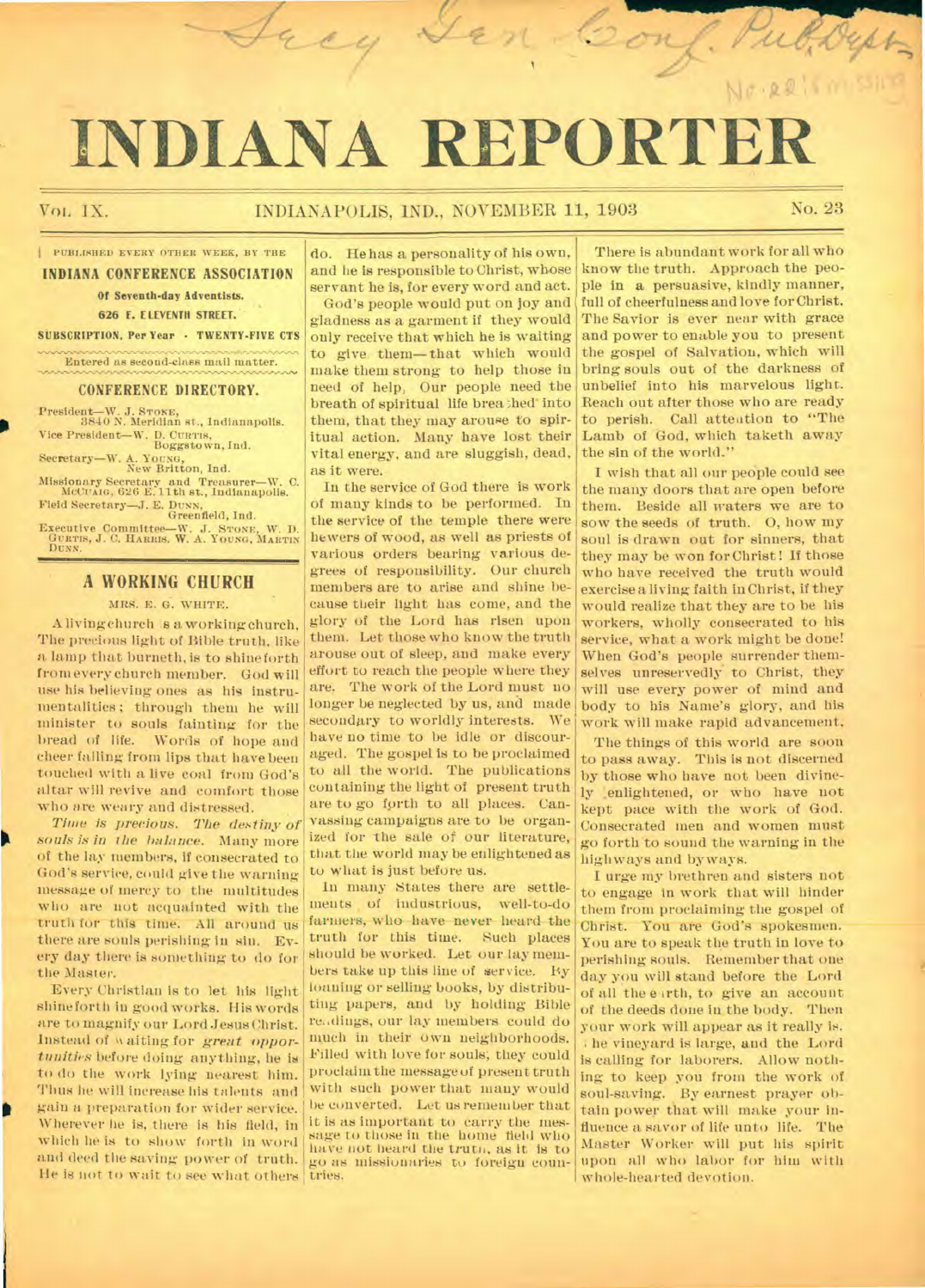#### **MISSIONARY RALLY.**

Sabbath and Sunday, Nov. 21 and 22, 1903, is the time designated by the General Conference to begin a grand rally and forward movement in the work of 'circulating our literature throughout the United States and the world.

The Missionary Board has prepared readings and a program for these services. It is expected that not less than three meetings will be held—two perhaps on the Sabbath, and one on Sunday, unless a minister is present, and it is deemed best to hold more meetings.

The special Signs devoted to the subject of Capital and Labor, will be in the hands of our people at this time, and it has been decided to begin the campaign by selling and distributing this paper. We could have no better literature with which to open this campaign than this issue of the Signs devoted to the subject of Capital and Labor. This is a live issue at the present time, and one in which the whole world is interested. If our people engage in this work with the zeal that the importance of the time demands, there will be no trouble in disposing of the one million copies which the publishers expect to print.

This occasion is, we trust, only the beginning of a continued forward movement in the circulation of other literature, which we hope will continue until the world is thoroughly warned and every soul has taken his stand upon one side of the great controversy.

It will be impossible for us to furnish a minister, or even a licentiate, for each church in the conference. In fact, at this time our laborers will be engaged in other interests, so that but few of them, perhaps, will be able to meet with our churches. However, as far as possible, we will try to supply the best help at our com-<br>mand. We have arranged for the We have arranged for the elders of our churches and some others to exchange with other churches, so that we trust the most of our companies will be supplied with some one to lead in these meetings. In some instances it has been impossible for us to arrange for any one to visit certain churches on this occasion, but we trust the work will not be neglected on this account, but that a greater responsibility will be felt on the part of these churches, and that they will take hold and make this to assist them in the services, but we ant View, and after talking a few

occasion a season of great blessing, not only individually, but to the work in their respective localities.

More definite instruction will he given in personal letters to church officers. Below we give a list of the churches and the names of persons we have asked to be present on this occasion and conduct services:

Elder J. W. Covert at Auburn; Joel Yeager will visit Wolf Lake ; Brother Kern at Ligonier. We ask the church at Corunna to go to Kendallville, and that B. M. Hall conduct services on the Sabbath, and arrange for some one to take the Sunday service, and that. Bro. Hall meet with the South Milford church on Sunday. Dallas Stone is asked to take charge of the meeting at Etna Green; Joel Locke at South Bend; John Davidson at North Liberty; D. C. Dale, at Mount Vernon ; Jesse Wood at Logansport; Thad. Crawford, at Grass Creek; D. H. Overly at Honey Creek; Stephen Boze at Idaville ; Will Grugle, Olive Branch; Henry Hoover, Akron: Henry Baker, Denver; B. F. Anderson, Rochester; J. H. Charles, Peru; G. W. Mann, Huntington; E. Hayes, Wabash; John Hanna, Fort Wayne; J. J. Fellow, Windfall ; Arthur Buck, New London; A. D. Jones, Kokomo; Ora Stephenson, Lebanon; Elder C. H. Bliss, Muncie; W. A. Greenlee, Anderson; R. F. Zirkle, Olivet Chapel; Mrs. R. W. McMahan, Middletown and Mechanicsburg; J. F. Cummins, Elwood; B. F. Halstead, Noblesville; now upon us. Martin Dunn, Kennard ; J. E. Dunn, Connersville; H. S. Browning, Greenfield ; P. J. Miller, Pleasant View. We ask that the church school teacher take charge of the meeting at Reck Lane, and that C. J, Boyd lead the services at Boggstown. B. F. Machlan, Franklin ; J. W. Johnston. Waldron; A. C. Ford, Terre Haute; the church school teacher at Dana take charge of the services there; S. S. Davis at Farmersburg; M. M. Kenny, Eluora; U. S. Anderson, Unionville: Ellsworth Light, Petersburg ; Ezra Vaughan, Princeton; that the church officers and teacher at Mt. Zion arrange for the services.

As there will be a general meeting at this time at Jonesboro, we request that the churches at Marion, Hartford City, Michael and West Liberty meet with the Jonesboro church.

There are a few companies that we than this. have failed thus far to secure any one

request that they make use of the literature sent them, and we believe the Lord will bless them in the efforts put forth.

It may not be possible for all these persons chosen to lead these services to be present with these chu• ches on this occasion, but we earnestly ask that as far as possible they will try and arrange to carry out this program.

Yours in behalf of a great forward movement in the Indiana conferen ce W. J. STONE,

# **THE SPECIAL SIGNS AGAIN**

Those who are taking the Review and Herald and our conference paper are fully informed about the special issue of the Signs of the Times, which is wholly devoted to the subject of "Capital and Labor," and will be issued so that our brethren can procure it about the middle of this month although it will bear date of December. This is the most important issue of the paper that has ever been published. Twenty thousand copies at least should be sold in this conference. Our people should not wait to be urged to send in their orders for this special number; a simple notice of such an issue should be sufficient to cause hundreds of orders to be sent in for the paper. This will be the case when we are awake to the importance of the situation as it really is, and sense the perilous times

We appeal to our workers throughout the conference to engage actively in the work of circulating this special est our brethren in the work, and to issue themselves, as well as to intersend in large orders to sell and circulate themselves. We also ask again that the officers in all our churches take up the matter in their respective churches and write our office at once the number of copies you wiil use.

**A** 

We held a meeting in the Indianapolis church a few days ago, in the interest of this special number of the Signs, and the brethren agreed to take all the way from 10 to 190 copies each, until over 3,000 had beau subscribed for. It is true a few hundred of these were taken by brethren who were attending the institute and council. We expect the Indianapolis church to take a much larger number

I also visited the church at Pleas-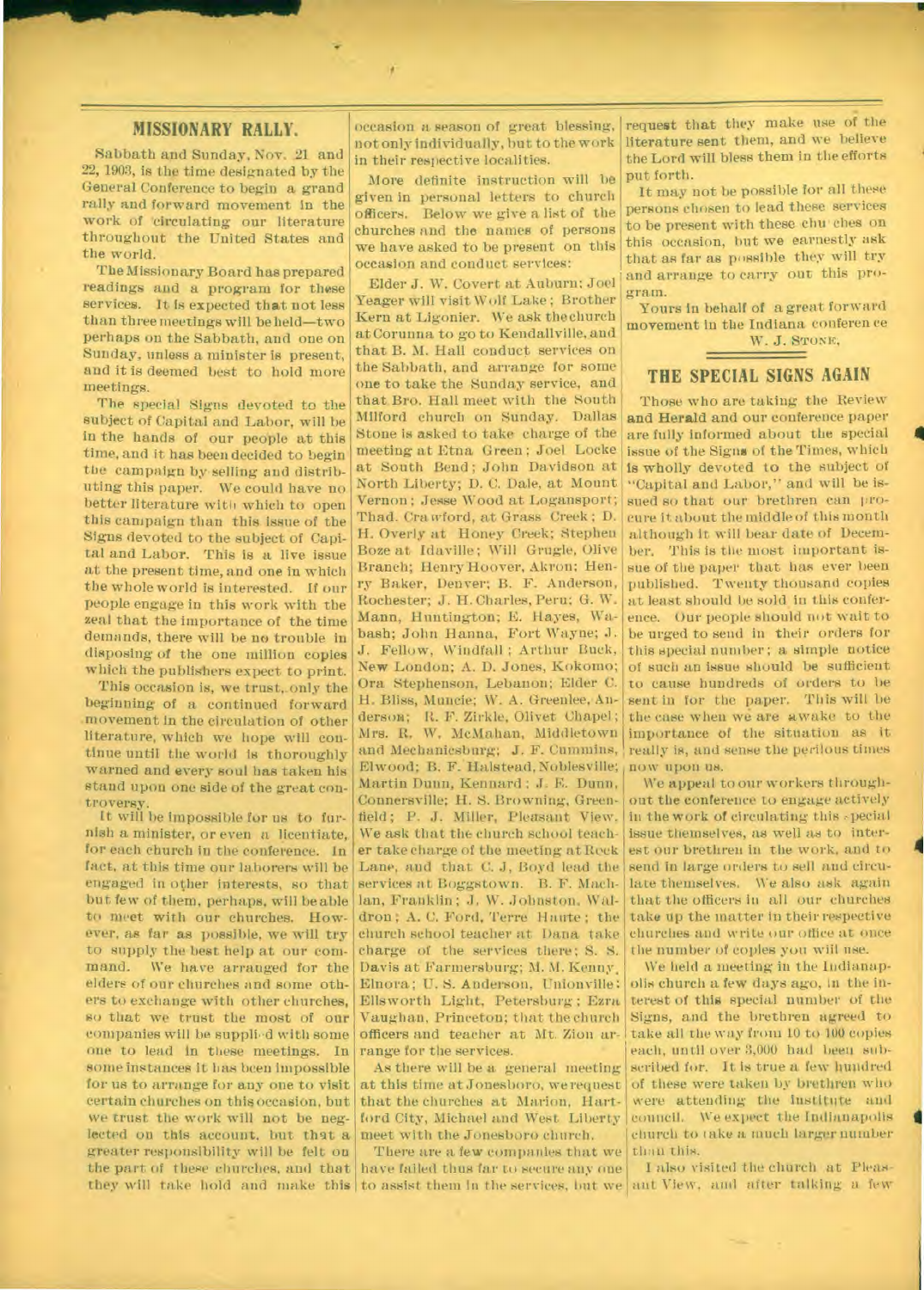minutes to the little company assembled there, they ordered 100 copies. This is a small company, and all the brethren were not present. We expect they will take a much larger number than this.

We earnestly appeal to our brethren throughout the conference to consider this matter at once, and send your orders to W. C. McCuaig, 626 E. Eleventh street, Indianapolis.

The price of this paper will be three cents a copy where 25 or more are ordered to one address. Now is the time to place the important truths of the Bible regarding this great question of Capital and Labor before the people. May the Lord help us to improve the opportunity.

W. J. STONE.

#### **TO THE BRETHREN AND SIS-TERS IN THE INDIANA CONFERENCE.**

We have just completed the audits of our workers in the Indiana conference, having spent one solid week in this work and in council with the Indiana conference committee.

We feel it our duty to express to our brethren and sisters throughout the conference our convictions concerning the present situation and the outlook for future work.

Many perplexing questions were before the committee for consideration, and we realize as we have not in the past the great responsibility that rests upon the conference committee.

In auditing the accounts of our laborers, we tried to deal honestly and fairly with every laborer, and yet to guard sacredly the means that our brethren have placed in the treasury *4)f* the Lord. The committee felt that it was necessary to retire some from the work, or withdraw conference support, and to counsel others to greater diligence in the work if they expected to be retained in the employ of the conference. Some were dealt with really more liberally than the committee felt justified in doing, because of the decisions rendered concerning their future work.

Our brethren are demanding that more faithful work he done by many of our laborers, and that more aggressive plans shall be adopted, that the world may be warned of the perilous times in which we are living. It was evident to all the member - of

the work in this conference. No hasty decisions were made, but much prayer and careful thought was given every case and every subject considered. Some of our brethren may be disappointed and feel that wrong moves were made; but we believe time will demonstrate the wisdom of the decisions rendered.

After being together one week, and witnessing the careful consideration of the different branches of the work in the conference, we wish to say to our brethren throughout the State that we have great confidence in our present conference committee, and we believe that the actions taken in this meeting are in harmony with the Testimonies and the teachings of the denomination based upon the Word of God ; and we exhort our brethren and sisters throughout the conference to give the committee their hearty support. We also ask our church officers and brethren generally to do all they can to increase our treasury by faithfulness in paying tithe.

We find,after auditing the accounts of our laborers, that the old audits last year have not been settled, and that the tithe fund is in debt about \$4,000. This is no fault of the present committee, and they are not discouraged with this condition of the treasury, but believe that our loyal brethren will come to the rescue, and that greater confidence will be restored, and that the coming year will greatly replenish the treasury and place the conference in this respect out of debt.

Other matters were considered that will doubtless be reported by others; but we felt, after being with the com mittee for one week, that it was our duty to place before our brethren and sisters in the conference some of the matters we have been considering.

Praying God's blessing upon our brethren and the future work in this conference, we are

Your brethren in Christ,

B. F. ANDERSON, T. A. GOODWIN, MILTON OVERMAN. EVEEMONT NASH, J. W. JOHNSTON, THOS. HARRISON, Members of Auditing Committee.

the eommittee that a change must be ward movement which is now being H. F. No. 3. The first article in this paper has just been received by Elder Stone from Mrs. E. G. White, and is a call to our brethren to engage in the for-

made in the manner of conducting inaugurated. We ask for this article a careful reading, and then let us energetically put in practice its teachings.

## TITHES FOR OCTOBER, 1903

| $_{00}$                       |
|-------------------------------|
| 32                            |
|                               |
|                               |
|                               |
|                               |
| 41                            |
|                               |
|                               |
| 00                            |
| 20                            |
| $\bar{2}5$                    |
|                               |
| 21                            |
| 01                            |
| 75                            |
|                               |
| 13 40                         |
|                               |
|                               |
|                               |
|                               |
|                               |
| 24 74                         |
|                               |
| 119 51                        |
|                               |
|                               |
| ng.                           |
|                               |
| 43                            |
|                               |
| $^{24}$                       |
| $\overline{8}$                |
| 0 <sub>0</sub>                |
|                               |
| 50                            |
| 66                            |
|                               |
| $_{00}$                       |
| 46                            |
| $\Omega$ <sup>()</sup>        |
|                               |
| 63                            |
| 66                            |
| 61                            |
| 25                            |
|                               |
|                               |
|                               |
| $-9.00$                       |
|                               |
| 65                            |
|                               |
| 115 40                        |
|                               |
| $-706$                        |
|                               |
| 36 67                         |
|                               |
|                               |
|                               |
| 46                            |
| 139 18                        |
|                               |
|                               |
|                               |
|                               |
| $\frac{48}{22}\frac{78}{57}$  |
|                               |
| $-840$                        |
| 53                            |
|                               |
| 65                            |
|                               |
|                               |
|                               |
|                               |
|                               |
|                               |
|                               |
|                               |
| $\frac{15}{12} \frac{95}{10}$ |
|                               |
|                               |
|                               |
| 19 31                         |
| O()                           |
|                               |
| $^{00}$                       |
| 43                            |
| 63                            |
| 61                            |
|                               |
| $_{20}$                       |
| $\overline{24}$               |
| O()                           |
| 10                            |
|                               |
| 00                            |
| 40                            |
| 50                            |
|                               |
|                               |
| 56                            |
|                               |
| 05<br>61                      |

WANTED— Some experienced Seventh-Day Adventist women to do light housework, and one who would like to do missionary work. Send reference. Will furnish good homefor the right gerson ; three in family; will pay reasonable wages. Address Mrs, EMMA FELLOW, Greentown, Ind.